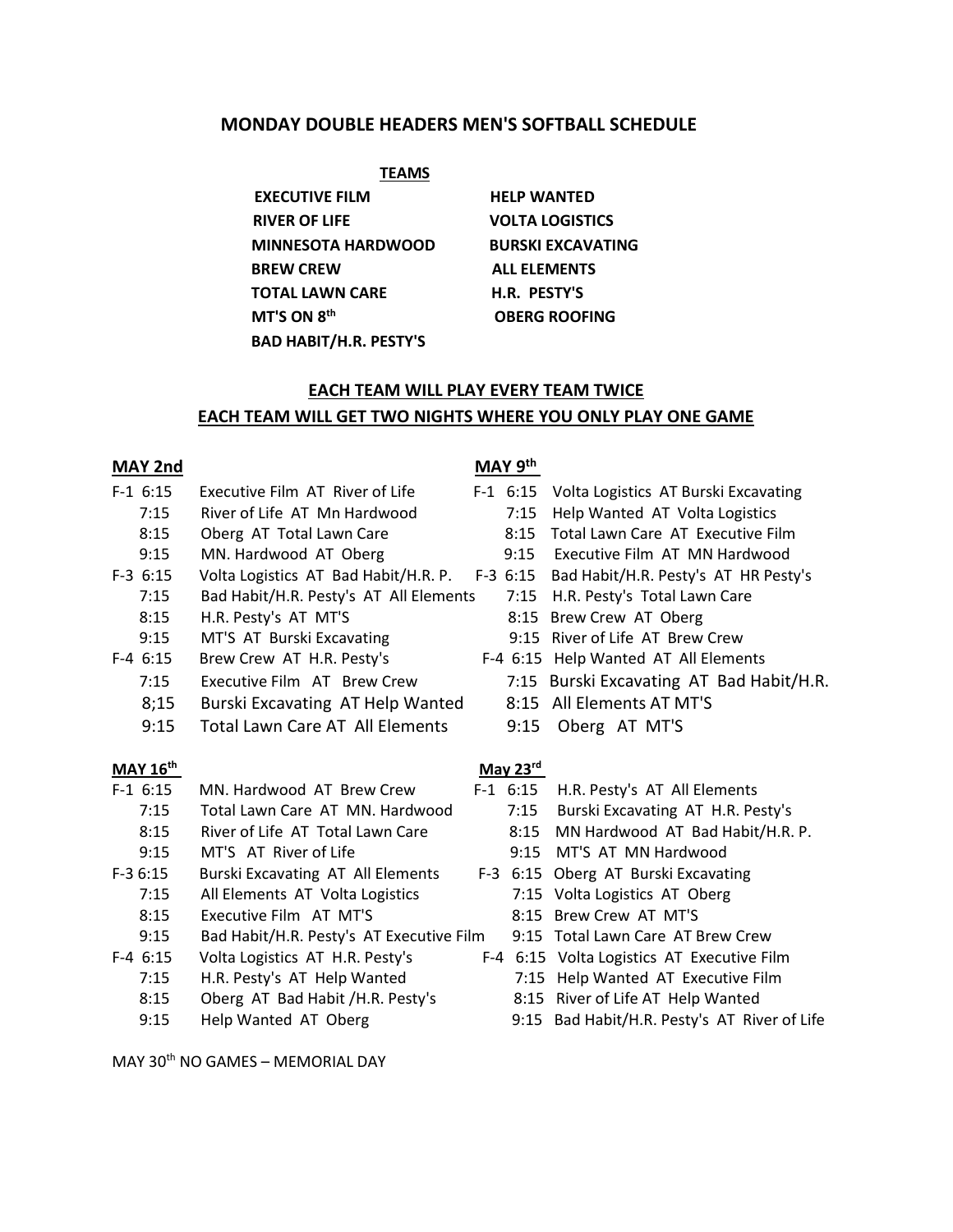#### **JUNE 6th**

## **JUNE 13th**

- F-1 6:15 Bad Habit/H.R. Pesty's AT Brew Crew F-1 6:15 MT'S AT Bad Habit/H.R. Pesty's 7:15 Brew Crew AT Help Wanted 7:15 Help Wanted AT MT'S
	-
	-
	-
	- 8:15 Burski Excavating AT Executing Film 8:15 River of Life AT All Elements
	-
- F-4 6:15 MT'S AT Total Lawn Care F-4 6:15 Total Lawn Care AT Help Wanted
	- 7:15 Total Lawn Care AT Bad Habit/H.R. Pesty's 7:15 Volta Logistics AT Total Lawn Care
	- 8:15 Volta Logistics AT River of Life 8:15 MN Hardwood AT Burski Excavating
	- 9:15 River of Life AT Burski Excavating 9:15 All Elements AT MN Hardwood

#### **JUNE 20th**

- -
	- 8:15 Bad Habit/H.R. Pesty's AT Volta Logistics 8:15 Brew Crew AT River of Life
	- 9:15 Help Wanted AT Bad Habit/H.R. Pesty's 9:15 Oberg AT Brew Crew
- -
	- 8:15 MN Hardwood AT H.R. Pesty's 8:15 MT'S AT Oberg
	- 9:15 H.R. Pesty's AT Brew Crew 9:15 MT'S AT All Elements
- F-4 6:15 Total Lawn Care AT Burski Excavating F-4 6:15 Total Lawn Care AT H.R. Pesty's
	- 7:15 All Elements AT Total Lawn Care 7:15 All Elements AT Help Wanted
	-
	-

#### **JULY 4th NO GAMES**

#### **JULY 11th**

- F-1 6:15 All Elements AT Burski Excavating F-1 6:15 Burski Excavating AT Oberg
	-
	-
	-
- -
	-
	-
- -
	-
	-

# *JULY 18<sup>th</sup>*

- 8:15 Help Wanted AT MN Hardwood 8:15 Executive Film AT H.R. Pesty's 9:15 MN Hardwood AT Volta Logistics 9:15 Oberg AT Executive Film F-3 6:15 Executive Film AT All Elements F-3 6:15 Brew Crew AT Volta Logistics 7:15 Oberg AT All Elements 7:15 Burski Executing AT Brew Crew 9:15 H.R. Pesty's AT Oberg 9:15 H.R. Pesty's AT River of Life
	-
	-
	-
	-
	- **JUNE 27th**

j.

- F-1 6:15 MT'S AT Volta Logistics F-1 6:15 Volta Logistics AT Help Wanted
	- 7:15 Burski Excavating AT MT'S 7:15 Burski Excavating AT Volta Logistics
		-
		-
- F-3 6:15 River of Life AT Executive Film F-3 6:15 Bad Habit/ H.R. AT Burski Excavating
	- 7:15 River of Life AT Oberg 7:15 H.R. Pesty's AT Bad Habit/H.R. Pesty's
		-
		-
		-
		-
	- 8:15 Brew Crew AT All Elements 8:15 Executive Film AT Total Lawn Care
	- 9:15 Oberg AT MN Hardwood 9:15 MN Hardwood AT Executive Film
		-
	- 7:15 Volta Logistics AT All Elements 7:15 Oberg AT Volta Logistic 8:15 MT'S AT Executive Film 8:15 MT'S AT Brew Crew
	- 9:15 Executive Film AT Bad Habit/H.R. Pesty's 9:15 Brew Crew AT Total Lawn Care
- F-3 6:15 Brew Crew AT MN Hardwood F-3 6:15 Executive Film AT Volta Logistics
	- 7:15 MN Hardwood AT Total Lawn Care 7:15 Executive Film AT Help Wanted
	- 8:15 Total Lawn Care AT River of Life 8:15 Help Wanted AT River of Life
	- 9:15 River of Life AT MT'S 9:15 River of Life AT Bad Habit/H.R. P.
- F-4 6:15 H.R. Pesty's AT Volta Logistics F-4 6:15 All Elements AT H.R. Pesty's
	- 7:15 Help Wanted AT H.R. Pesty's 7:15 H.R. Pesty's AT Burski Excavating
	- 8:15 Bad Habit/H.R. Pesty's AT Oberg 8:15 Bad Habit/H.R. P. AT MN Hardwood
	- 9:15 Oberg AT Help Wanted 9:15 MN Hardwood AT MT'S